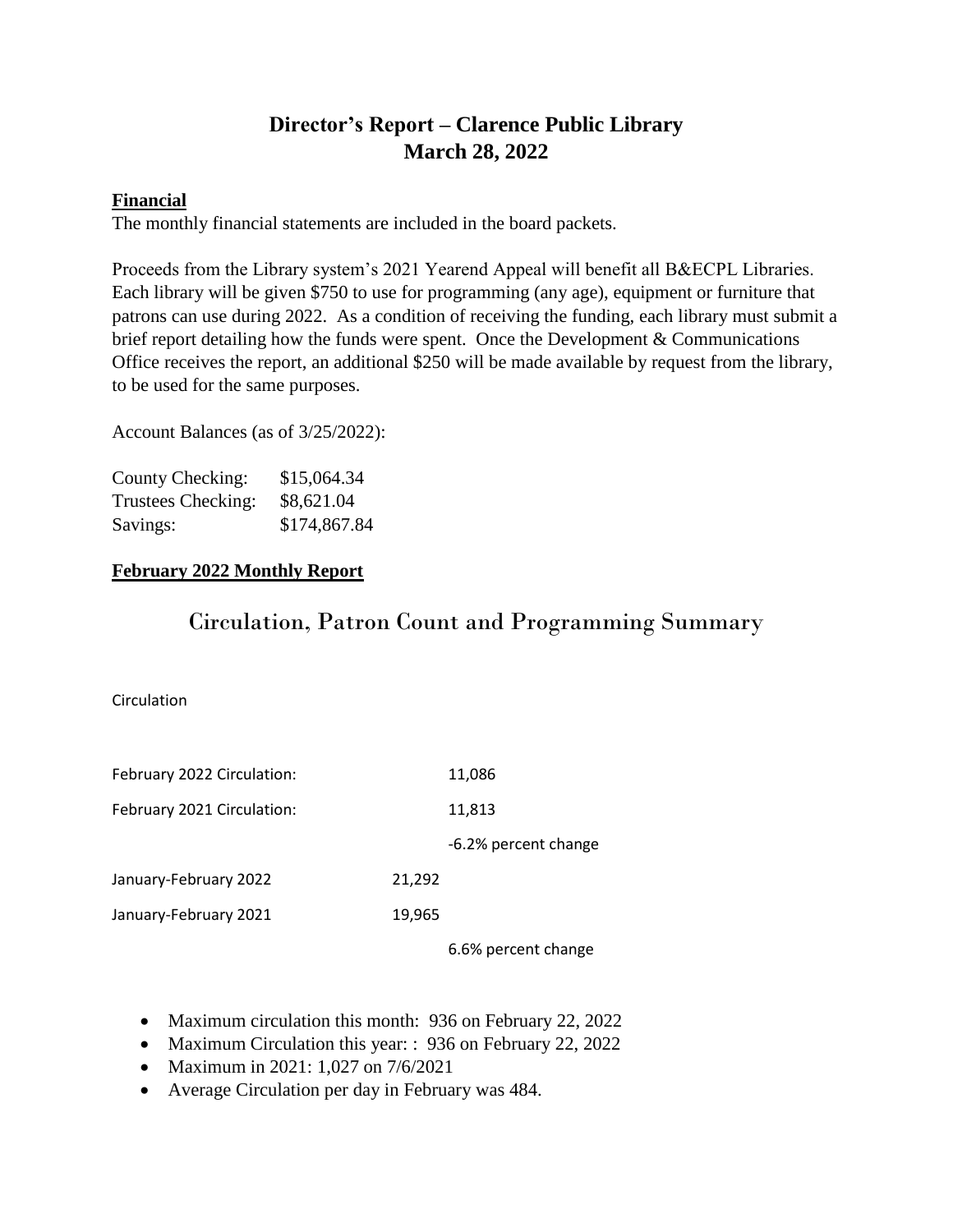- Clarence was ranked  $7<sup>th</sup>$  in circulation overall for February 2022.
- Clarence was ranked  $6<sup>th</sup>$  in circulation overall for February 2021.
- Branch February 2022 Circulation Rank 1. Clearfield 15,393 2. Audubon 14,022 **3. Kenmore** 13,685 4. Central 13,257 5. Julia Boyer Reinstein 12,827 6. Orchard Park 11,959 7. Clarence 11,086
- Clarence was ranked  $6<sup>th</sup>$  in circulation overall for February 2021.

#### **Library Visits**

| February 2022 Visitor Count |       | 5,220              |
|-----------------------------|-------|--------------------|
| February 2021 Visitor Count |       | 4.541              |
|                             |       | 15% percent change |
| January-February 2022       | 9,890 |                    |
| January-February 2021       | 6,883 |                    |
|                             |       |                    |

43.7% percent change

- Maximum Visitor Count in February: 380
- Maximum in one day in 2022: 380
- Maximum Library Visits in one day this year: 448 on 7/6/2021
- The average visits per day in February 2022 was 237.
- Clarence was ranked  $9<sup>th</sup>$  for Library Visits in February 2022.
- Clarence was ranked  $6<sup>th</sup>$  for Library Visits in February 2021.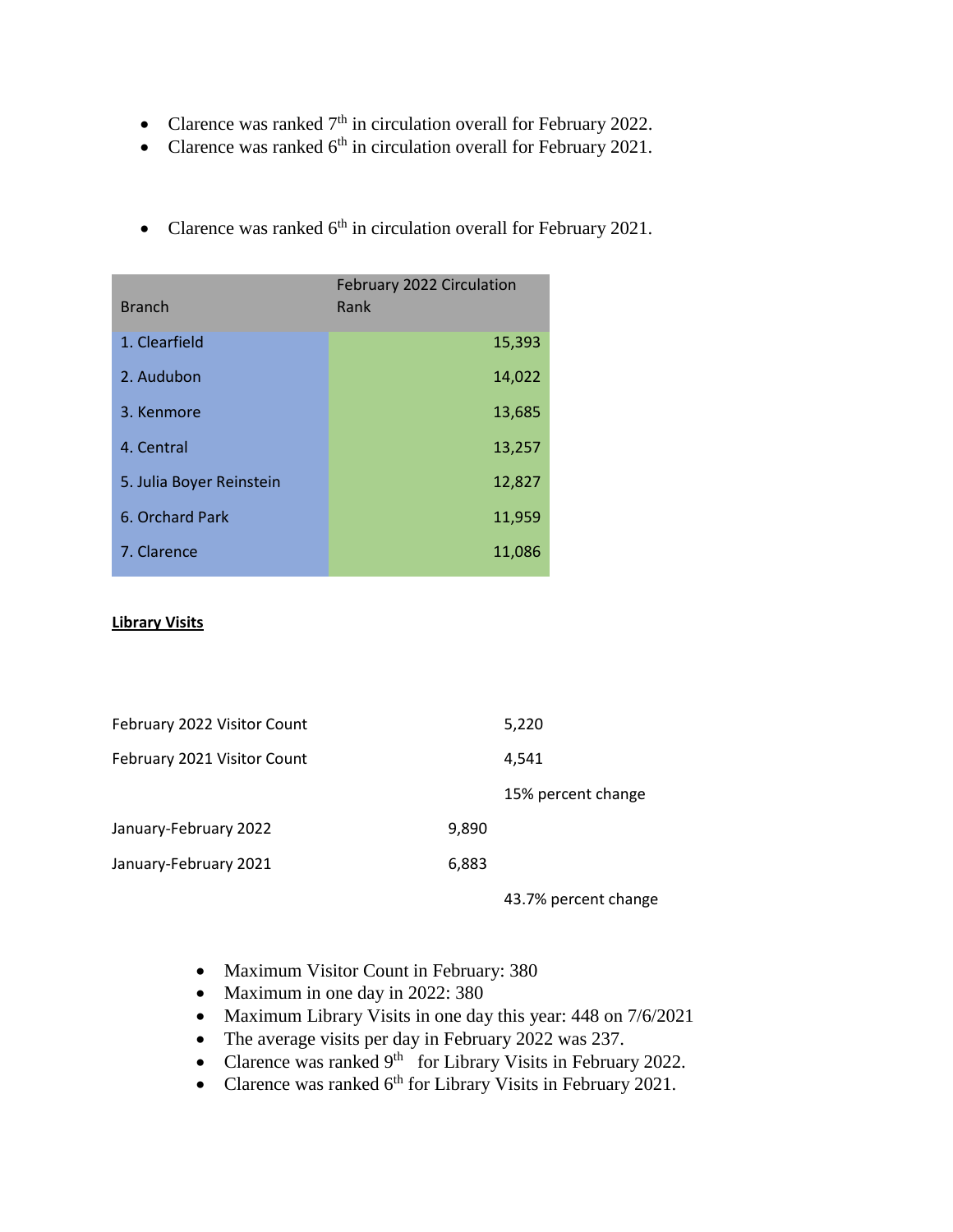• Clarence was ranked  $6<sup>th</sup>$  for Library Visits in February 2021.

| <b>Branch</b>            | February 2022 Library Visits |
|--------------------------|------------------------------|
| 1. Central               | 13,158                       |
| 2. Orchard Park          | 8,324                        |
| 3. Clearfield            | 7,695                        |
| 4. Kenmore               | 7,448                        |
| 5. West Seneca           | 7,027                        |
| 6. Julia Boyer Reinstein | 6,949                        |
| 7. Hamburg               | 5,429                        |
| 8. Lancaster             | 5,318                        |
| 9.Clarence               | 5,220                        |

Public Access Computer Sessions

|               | 14.6% percent change |
|---------------|----------------------|
| February 2021 | 364                  |
| February 2022 | 417                  |

WIFI

| February 2021 | 955                  |
|---------------|----------------------|
| February 2022 | 851                  |
|               | 12.2% percent change |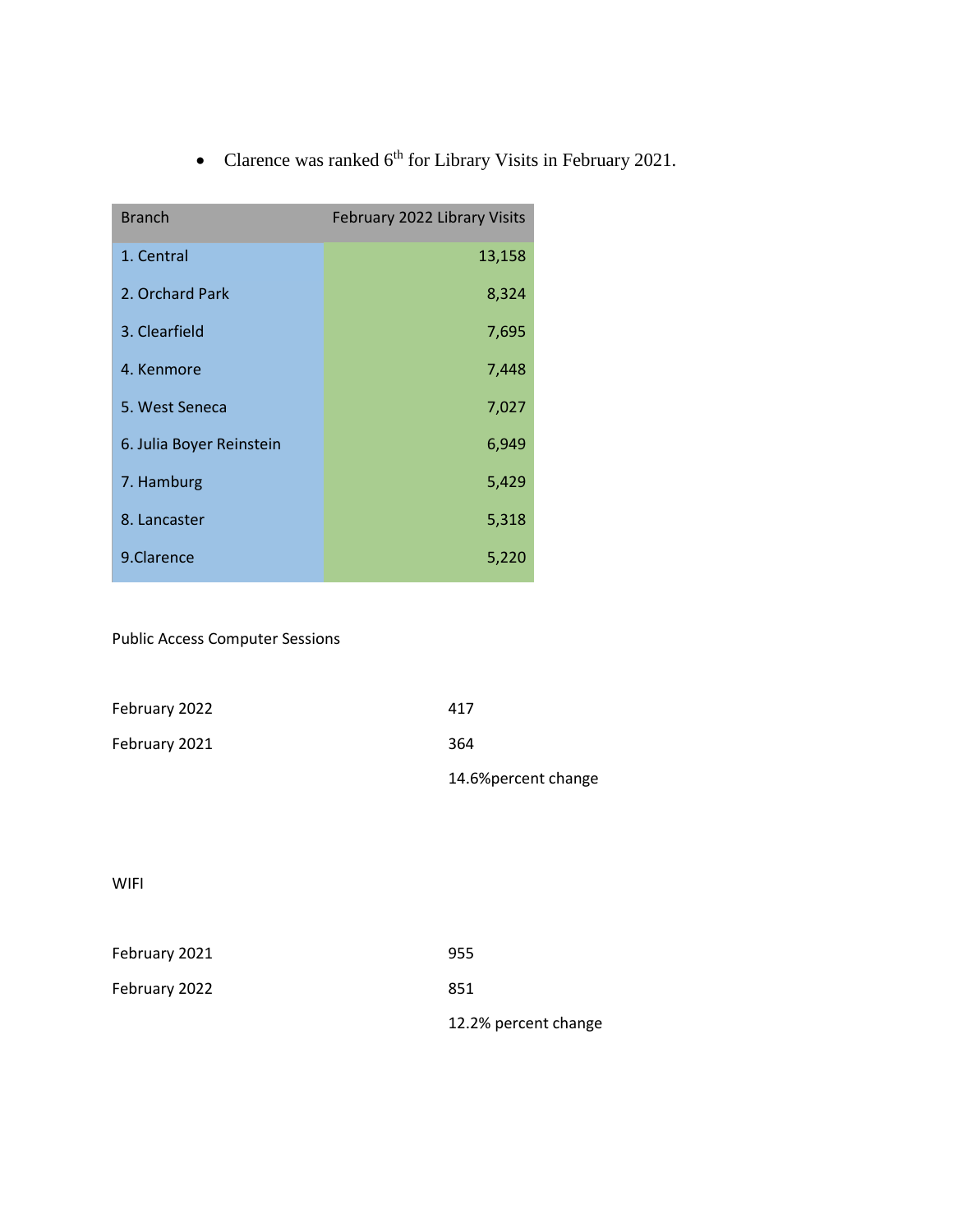Clarence Public Library Programming

#### **February 2022**

| In Library programs:   | Programs | Attendance |
|------------------------|----------|------------|
| For children 5 & under |          | 65         |
| For children 6-12      |          | 13         |
| For teens              |          | 27         |
| Intergenerational      |          |            |
| For Adults             |          | 25         |

There was only one child in attendance at LEGO Club in February.

| In Library One-on-One Programs: | Programs | Attendance |
|---------------------------------|----------|------------|
| For children 5 & under          | 14       | 14         |
| For children 6-12               |          |            |
| For teens                       |          |            |
| Intergenerational               |          |            |
| For Adults                      |          |            |

| <b>Passive/Self-Directed Programs:</b> | Programs | Attendance |
|----------------------------------------|----------|------------|
| For children 5 & under                 |          |            |
| For children 6-12                      | 50       | 50         |
| For teens                              |          |            |
| Intergenerational                      |          |            |
| For Adults                             |          |            |

Take Your Child to the Library Make and Takes+ Scavenger Hunt=50

Meeting Room Use: 2 (Non-library sponsored)

### **Items of Note:**

The Clarence offered several programs for children in February and March, including preschool storytime, Lego Club and Crafternoon. We had a good turn-out for Take Your Child to the Library Day, as well as an increase in attendance at most of our story time. Lego Club was the rare exception where had only one child in attendance on February 22. This was odd because February 22 has so far been our library's busiest day of the year with 380 visitors and daily circulation of 936. We offered Lego Club in March and fortunately attendance went up from February, as ten children participated in March.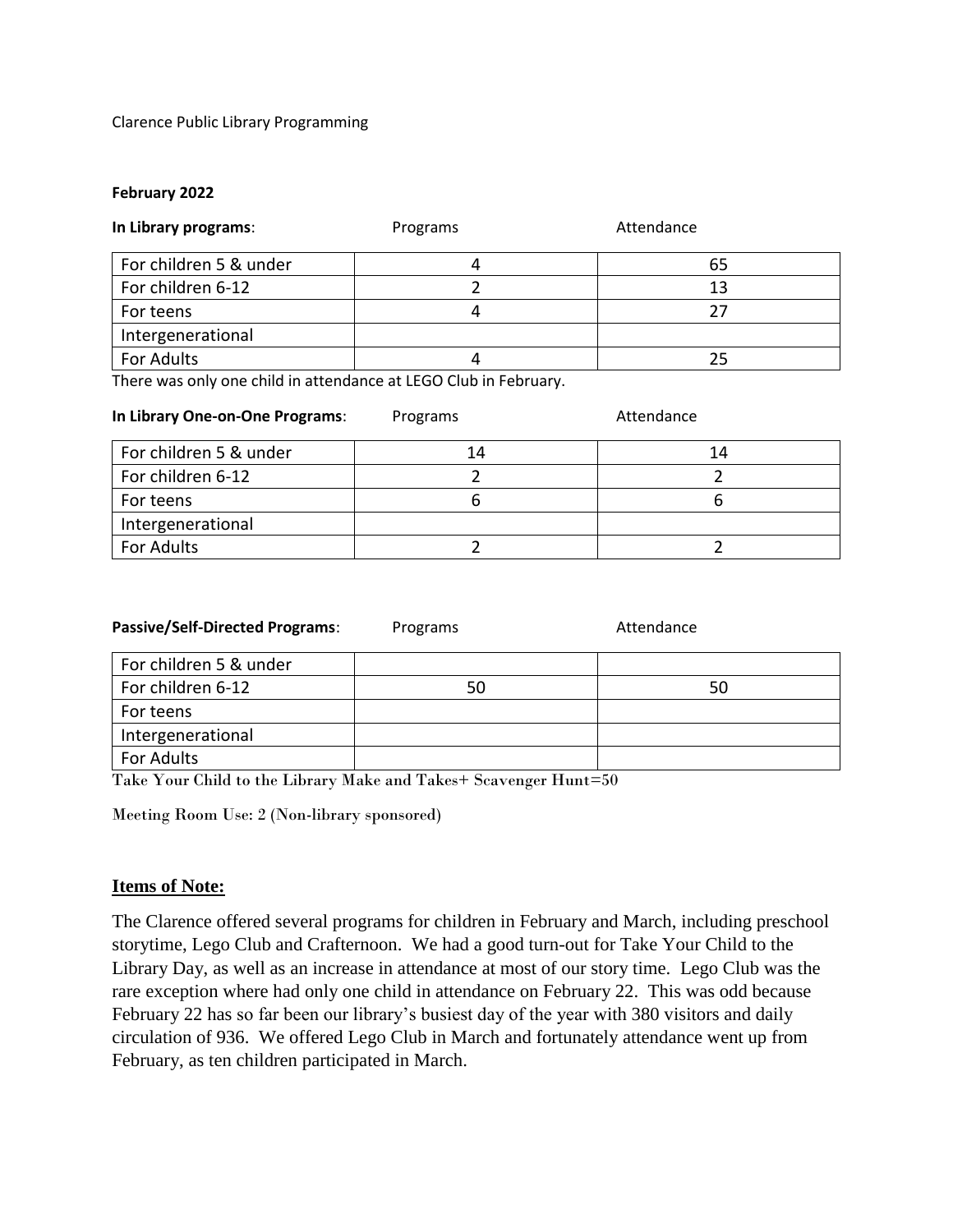I attended the Clarence Book Review Club on Wednesday, March 2. The book reviewed was Rebecca by Daphne du Maurier. The reviewer was Mary Sorrels.

On March 8, I met with the carpet project team to discuss the basics of the project timeline. As of this writing, the final plan is still to be determined, but the carpet has been ordered and is expected in mid-April.

On March 23, the Clarence School District held a community forum at the Clarence Public Library.

Staff labelled the shelves with painter's tape in preparation for an organized removal of books from the shelves to be boxed during the carpet installation.

Our "Do Not Enter" sign for the drop box driveway fell off the pole but was promptly repaired by the Highway Department. I also ordered new Fire Lane signs, since several of ours have faded and are barely readable.

Our part-time librarian, Jeremy, has been working on adding new STEM Kits to our existing collection. In addition to STEM Kits, we also added two Early Childhood (Montessori Learning Toy) Kits as well as a new Library of THINGS.

Below is an index of all the kits. Note that some kits have not been catalogued yet.

Clarence STEM Kits/Library of THINGS Index:

- **1. Microscope**
- **2. Botley\*\***
- **3. Makey Makey\***
- **4. Osmo Coding\*\***
- **5. Portable Record Player\***
- **6. Sphero Robotics**
- **7. Brain**
- **8. Video to Digital Converter\*\***
- **9. Human Body**
- **10. Skeleton**
- **11. Cubetto Coding**
- **12. Electricity**
- **13.Telescope**
- **14. Metal Detector**
- **15. Dash Coding Robot**
- **16.RockJam Bongos\***
- **17. Montessori Musical Hammering & Pounding Bench\***
- **18. Montessori Color & Number Sorting Toy\*\***
- **19.Thermal Leak Detector\***